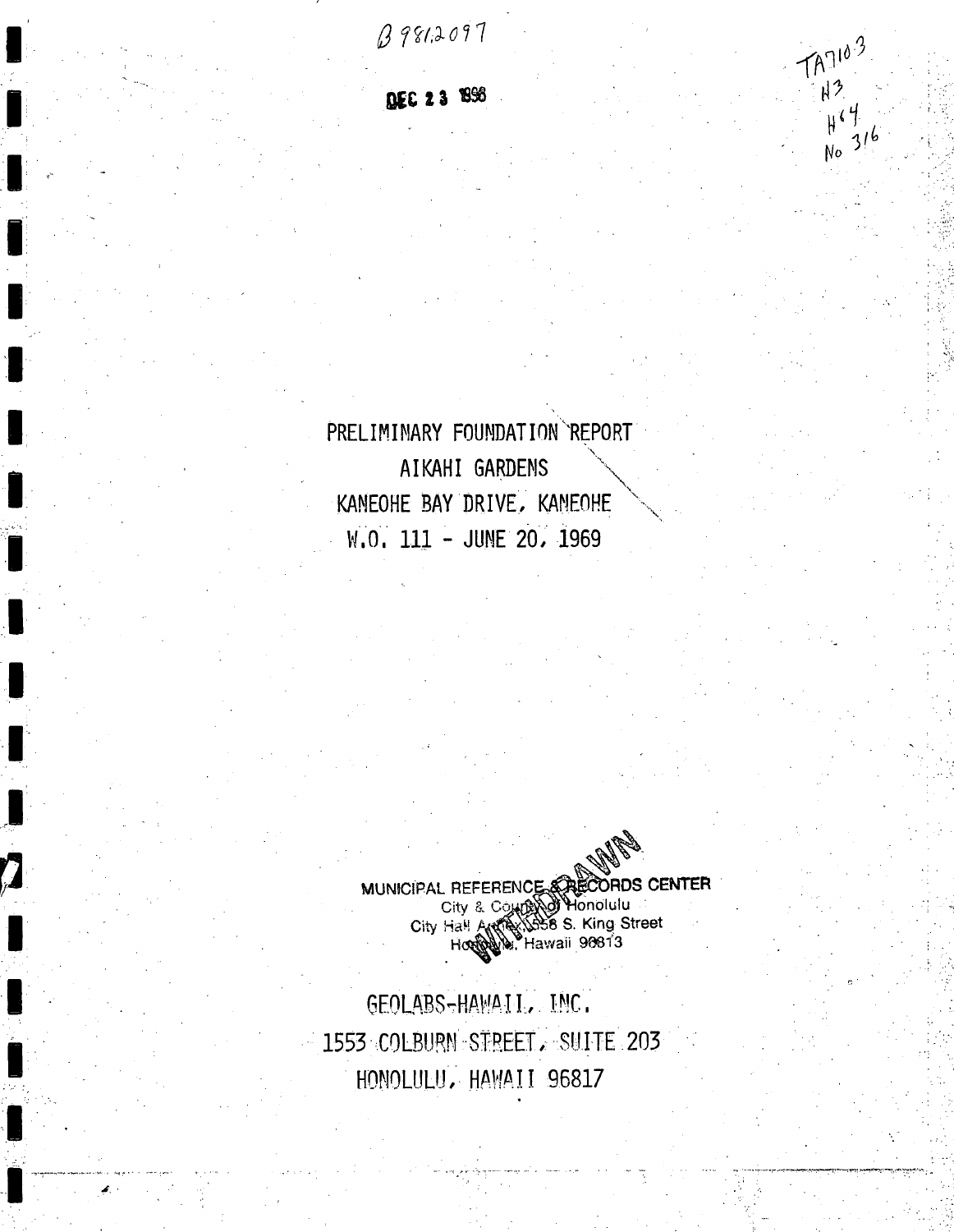

I

I\_ I

·I~

**·1-** ! ' ' ' I

> $\blacksquare$ I i

> > i

 $\blacksquare$  $\blacksquare$ .I

 $\blacksquare$ *::* ;. ' ' **.I** 

I

 $\blacksquare$ 

··li

:.~ ·. '!

l i i., 1 i  $\blacksquare$ : **.·1,** •j  $\cdot$  .

|                                |              |     | <u>CHILONEYA ERDIERA WAZA HERZOPOA</u> |                    |
|--------------------------------|--------------|-----|----------------------------------------|--------------------|
| $Ge^{O}$                       | <b>80118</b> | and | Foundation                             | <b>Engineering</b> |
| 1553 Colburn Street, Suite 203 |              |     | Honolulu, Hawaii 96817                 | $(808)$ 815-064    |

June 20, 1969

 $\ddot{\phantom{1}}$ 

 $\mathfrak{l}$  .  $F^{\prime}$ ·,(~

 $~\cdot~\cdot~\cdot~\cdot~\cdot~\cdot~$ 

:l ' .... \_, ... ··'.

·'·

... ,.

w. o. 111'

Dan Ostrow Construction Company 126 Queen Street, Suite 202A Honolulu, Hawaii 96813

Attention: Mr. George Yarberry

Subject: Foundation Investigation on Aikahi Gardens, Kaneohe Bay Drive, Kaneohe

Gentlemen:

Submitted herewith are the results of a subsurface soils investigation on the subject property. Preliminary site plans, as prepared by Charles Yooh & Associates, were utilized in this study.

### SlTE LOCATION & PROPOSED'DEVELOPMENT

The subject property consists of about 17 acres of gently sloping ground with a steep slope at the rear of the property. The property generally has a slope of 10:1 or flatter except at the rear where a steep cut slope has been made. The cut slope has generally been cut at a 1:1 slope and the natural steep terrain above the cut slope varies from  $1\frac{1}{2}$ :1 to 2:1. The western portion of the property is heavily brush covered while the eastern portion is presently occupied by a construction yard.

Proposed development has scheduled an apartment complex consisting<br>of two story buildings. Site grading: will be involved and will include lowering the cut siope at the rear of the property and a general cut and fill pad operation over most of the property. The maximum depth of fill will be on the. order of teh (10) feet and the maximum depth of cut will be about twelve  $(12)$  feet. The new cut slope will be constructed at a slope of  $1\frac{1}{2}$ :1 to a maximum height of 22 feet.

ANA, CALIFORNIA • LAB VEGAB, NEVADA • BELLEVUE, WASHINGTON • TACOMA, WASHINGTON • HONOLULU, HAW

.J: ~-;":-'

i. ..<br>. Die en sein ingene van die sterk van die sterk van die sterk op die sterk van die sterk van die sterk op die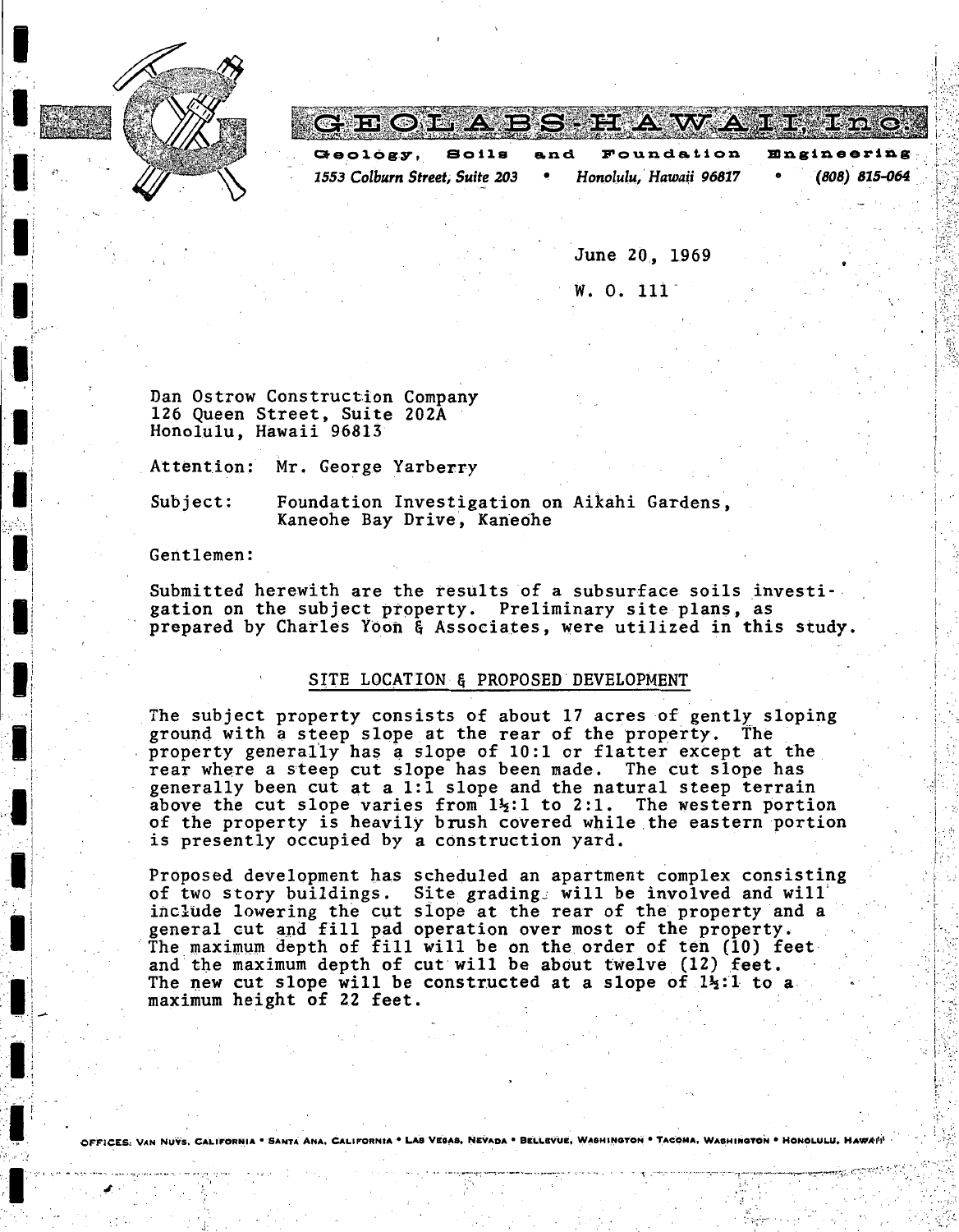## Page 2 W.O. 111

 $\begin{array}{ccc} \bullet & & & \bullet \\ & \bullet & & & \bullet \\ & \bullet & & & \bullet \end{array}$ 

'•

..·

.., •• ,\_ , .. -.~ *n* ~·:r··"""".'''•!. -.·;r~:-... • .. , .. , -·~· ,

### FIELD EXPLORATION

Thirteen (13) test pits were dug with a backhoe to various depths and one boring was drilled with a trugk mounted hydraulic drill rig to a depth of 17.0 feet. The log/test pits is shown in Table I and the boring log is shown on Plate A. The exploratory hole locations are plotted on the enclosed grading plan.

Undisturbed samples were obtained with a 2.5 inch diameter split spoon sampler. These and representative bulk samples were brought to the laboratory for analysis.

### DISCUSSION

The exploratory pits and boring indicate that relatively erratic soil and geologic conditions exist on the property. The higher or steeper portions of the property consist of basalt flows with a relatively thin soil cover. The lower portion of the property contains an emerged coral reef overlain by alluvial and soil deposits. The coral and basaltic materials are similar in nature and create no problems from a stability or bearing capacity standpoint; however, the alluvial materials in the lower portion of the property do create a problem as discussed below.

# ALLVVIUM & TOP SOIL

Recent alluvium has been deposited in the lower central portion of the project as a result of erosion from the adjacent hills. This material consists of a fine. grained soil which has been carried by surface runoff and then deposited in the flatter slopes on the lower portion of the property. The maximum depth of this deposit is about eight (8.0) feet adjacent to Kaneohe Bay Drive and gradually lessens in the uphill direction. The upper 3.5 to 4.0 feet in the lower area is extremely soft and wet and has not had time to normally consolidate. Thus this material, if not removed, could cause considerable settlement especially in fill areas.

As a general guide, elevation 35 may be used to delineate the poor soil area; ie, below the elevation most of the soft and wet soils are encountered and additionally poor drainage conditions were. found.

Top soil overlying the basalt and/or coral in the higher areas generally varied from 1.5 to 4.0 feet. This material was

### **G :ED 0 L..A :S .B. 1:** NC.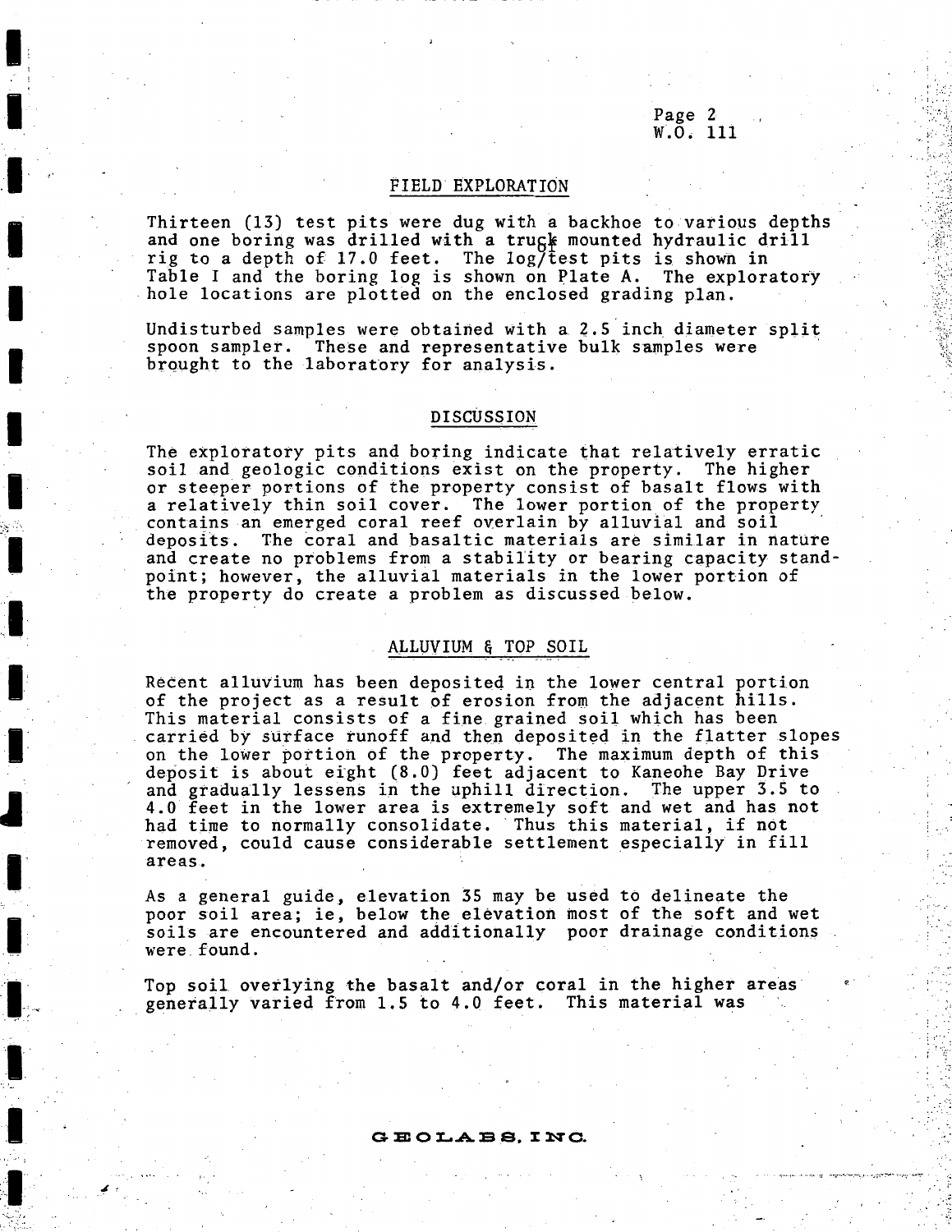Page 3 W.O. 111

 $\mathbf{e}^{\mathbf{i}^{\prime}}$ 

 $\mathbb{R}_{\geq 0}$ 

'·:;:  $: \cdot$ 

'"'

-.-~ ., ., ........ --.. ---: ... -·-··· ·:···-:.· ':·· -: ~--~ ·:·:::-~·'<

generally highly weathered and had a moderate to high moisture content. No top soil was encountered in the western most extreme of the property where an extensive borrow area was made creating an existing cut pad.

### EMERGED CORAL REEF

An emerged coral reef was encountered on the eastern portion of the property. This reef apparently developed during a high stand of the sea, probably either the Waialae (Elevation +45) or Kahuku (Elevation  $+55$ ). The coral consists of a dense, yellowish brown deposit becoming almost limestone. Some of these marine deposits are consolidated while others are nonconsolidated such as found in Pit No. 8. This material is generally porous and has excellent bearing capacity. The extent and depth of this deposit is not known. ·

### ${\tt BASALT}$

Basaltic rock from the Kailua volcanic series underlie most of the project and are exposed in the cuts at the rear of the property :<br>cand also in the large cut westerly of the property. Careful inspection of the existing cuts indicated that this material was highly stable and very little talus was noted at the toe of the cut.<br>This material is quite hard and in certain locations may require blasting. In the very least heavy ripping will be required particularly in the deeper cut areas. If a thick dike is encountered it is probable that blasing will be required unless extensive fracture patterns have developed.

### RECOMMENDATlONS AND CONCLUSIONS

Based upon a study of the field conditions and analysis of laboratory test results, the following conclusions and recommendations are presented:

1. The property is underlain by basaltic flows in the higher areas and an emerged coral reef in the lower areas. Some top soil developed over these materials and in addition extensive alluvium (water carried sediments) has developed in the lower central portion of the project.

#### **G :a: 0 L.A. :as. J: NC.**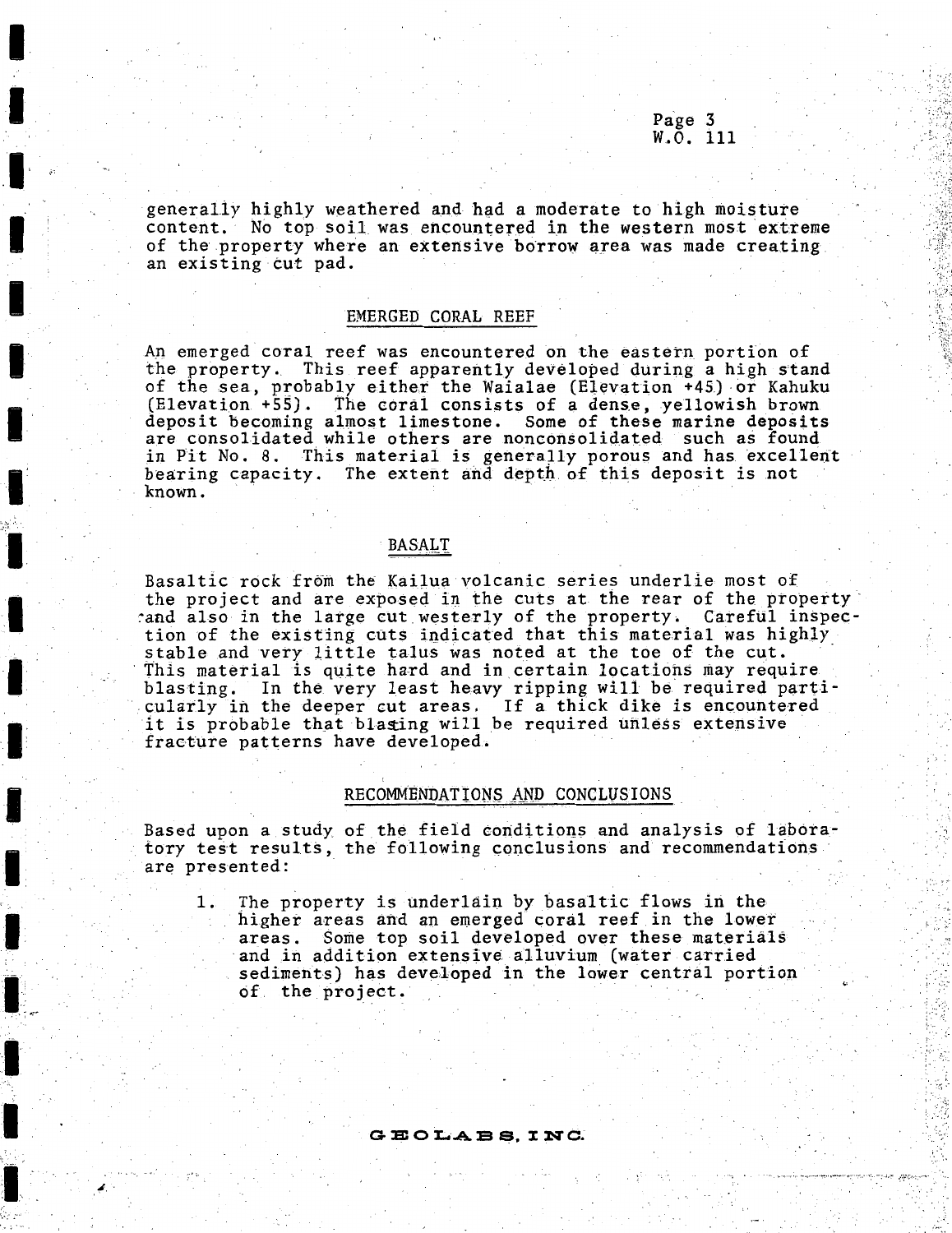~- .

·"•,;,-·.'

··:·.

::~::.: ··<:;1

2. Prior to grading the site all brush and organic material should be temoved from the site.

I

I

**.I** ,.

I

**I·** 

I

I

I  $\overline{\phantom{a}}$  .

I

I

 $\mathbf{r}$ 

I

I

I

···-··  $\sum_{i=1}^n$ ' ' ~-, ' .,

'

.I

, " .·

I

<:-~1':·\_' ' .

*··:·* 

- 3. Prior to the placement of fill the following surface preparations should be made:
	- a. Below Elevation 35 (approx) all soft and wet alluvial soils should be removed and dried or wasted. The approximate depth of this removal is 3.5 to 4.0 feet. To facilitate removal and drying of this material it is suggested that 3-4 trenches be dug to a depth of five feet in this area draining towards the existing culvert. If this material is not dried substantially it can not be used in compacted fills.
	- b. Above Elevation 35 (approx) the upper 12 inches should be thoroughly scarified, processed and compacted to 90% relative compaction. Any soft and wet areas should be removed and recompacted.
- 4; If groundwater or seepage is encountered in the lower portion of the project, it may be necessary to install a subdrain system to control the groundwater.
- 5. All fill should be placed under the direct supervision of a soils engineer to a minimum relative compaction of 90% .
- 6. The existing surface soils are highly expansive (ie, subject to large volume change with change in moisture content); however since extensive grading is involved on the project no comment can be made until final pad grade is achieved. It is suggested; however, that the upper three (3.0) feet of fill in building areas consist of the less expansive materials to reduce future problems.
- 7. All structural footing should be founded at a minimum depth of eighteen inches below finished grade unless hard rock is encountered first. An allowable foundation pressure of 2000 lhs/sq.ft. may be utilized for footing in compacted fill with a minimum width of twelve inches. Footingsentirely in basalt or hard rock may be designed for a value of 6000 lbs/sq.ft.

#### $\tt{G}$   $\tt{E}$   $\tt{O}$   $\tt{L}$   $\tt{A}$   $\tt{B}$   $\tt{S}$ ,  $\tt{I}$   $\tt{N}$   $\tt{C}$ .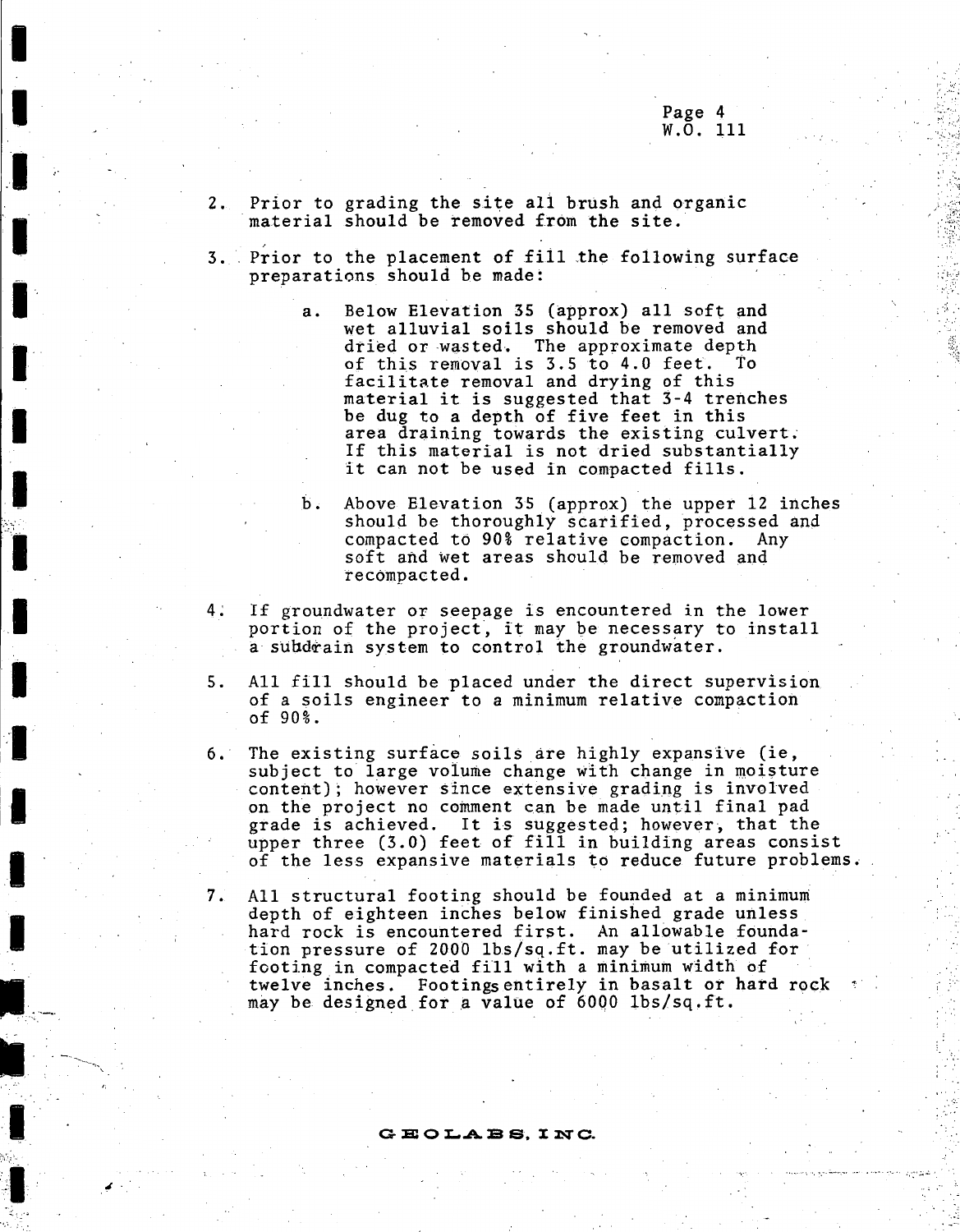Page 5<br>W.O. 111

- The proposed cut slope may be considered stable; 8. however any loose talus or debris encountered in the cut should be removed from the slope.
- 9, Rocks larger than eight inches should either be broken up or hauled away. If rock disposal becomes a problem, an alternate plan will be worked out in the field. In no event should rocks be nested or piled together in fill areas.
- $10.$ Our general specifications are enclosed and should be followed unless specifically superceded herein above.

Respectfully submitted,

GEOLABS-HAWAII, INC. E. Rittenhouse, P.E. 2335

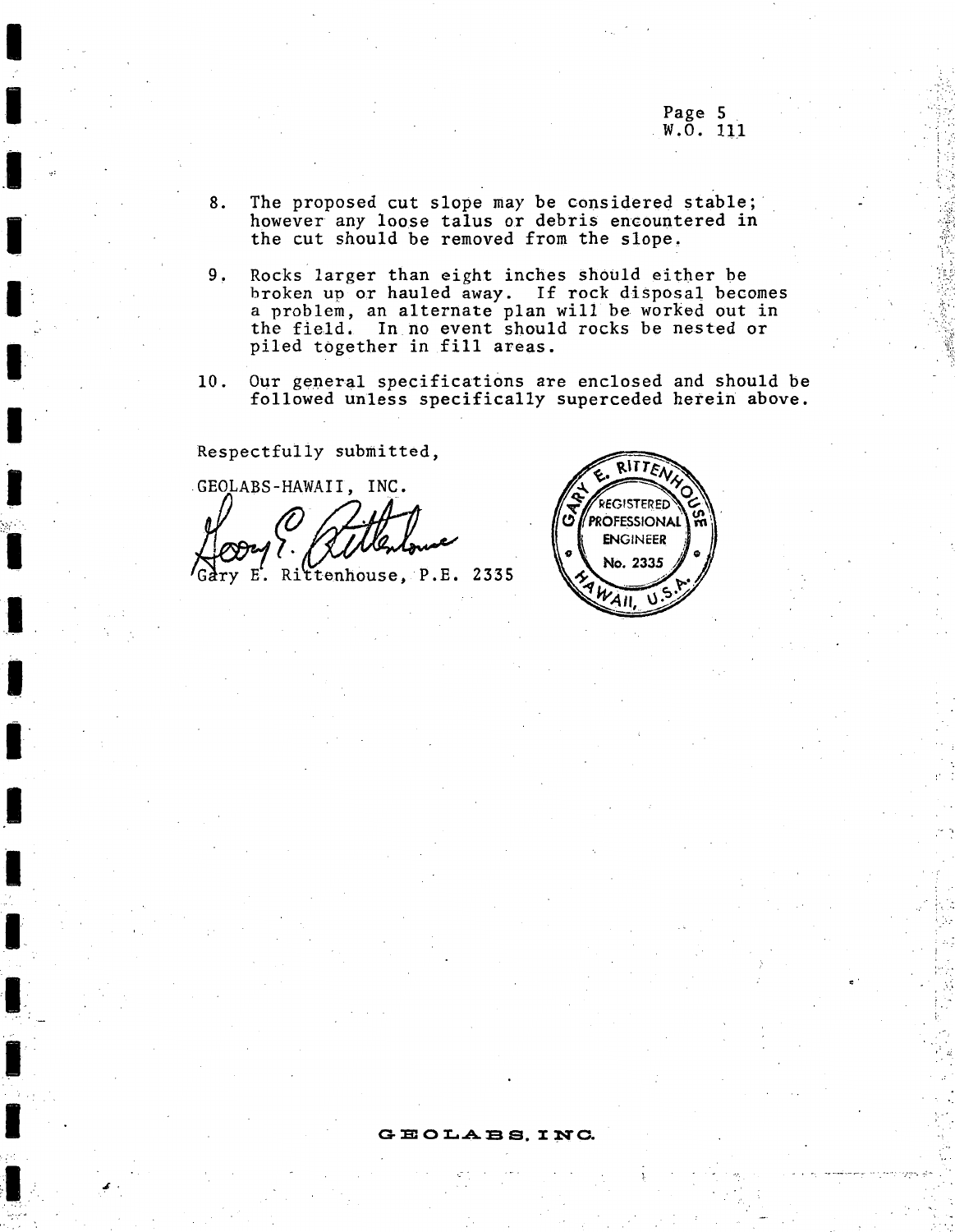$W.0. 111$ 

•. -" ~-·~--·-·· ·- "'.. ·.c:-: -~,---

.. -

TABLE I

| Test Pit<br>No. | Depth<br>(ft) | Classification                                                                |
|-----------------|---------------|-------------------------------------------------------------------------------|
| ı               | $0.0 - 3.0$   | Basalt, weathered, reddish brn, damp<br>dense w/some thin zones of ash        |
|                 | $3.0 - 5.5$   | Basalt, fresh, fractured, brn, slightly<br>damp, becoming very hard @ 5.0 ft. |
| $\mathbf{2}$    | $0.0 - 4.0$   | Lean clay, blue-gray, soft, wet                                               |
|                 | $4.0 - 8.0$   | Basalt, brn, damp, dense, harder<br>$\overline{w}$ depth                      |
| $\mathbf{3}$    | $0.0 - 4.0$   | Alluvium, lean clay, brn, wet, soft                                           |
|                 | $4.0 - 7.0$   | Lean clay, moist, brn, firm                                                   |
|                 | $7.0 - 8.0$   | Basalt, weathered, it yell brn, dense                                         |
| 4               | $0.0 - 4.0$   | Alluvium, lean clay, wet, soft, dk brn                                        |
|                 | $4.0 - 8.0$   | Lean clay, brn, moist, firm                                                   |
|                 | $8.0 - 9.0$   | Emerged Coral Reef, tan, dense, soft<br>at surface                            |
| 5               | $0.0 - 4.0$   | Lean clay, brn to dk brn, moist,<br>mod firm to soft                          |
|                 | $4.0 - 6.0$   | Emerged Coral Reef, tan, soft at<br>surface then denser w/depth               |
| 6               | $0.0 - 1.5$   | Lean clay, dk brn, moist, soft                                                |
|                 | $1.5 - 6.0$   | Basalt, weathered, brn, firmer below<br>$3.5$ ft, dense $0$ 5.5 ft            |
| 7               | $0.0 - 1.0$   | Top soil, silty clay, dk brn w/roots,<br>moist, firm                          |
|                 | $1.0 - 4.0$   | Clayey silt w/rocks to 10 inches,<br>moist, firm                              |
|                 | $4.0 - 4.5$   | Basalt, brn, weathered, damp, dense                                           |
|                 |               |                                                                               |

GEOLABS, INC.

 $\epsilon$ 

l

ł

J

I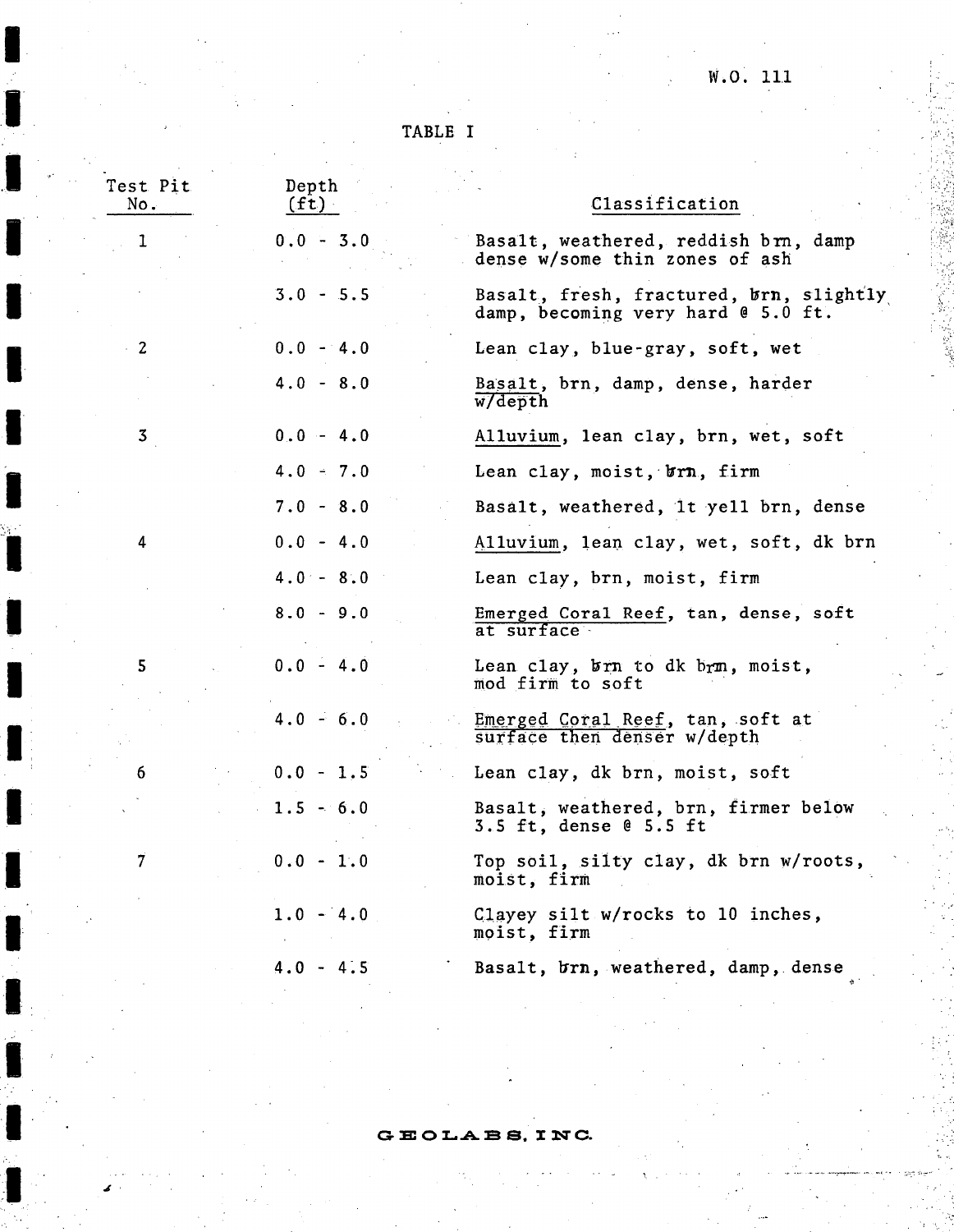'·'

 $i \cdot$ 

.~·  $r<sup>2</sup>$ -

:

TABLE I (cont.)

I

I

**.I** 

,.

.#.

I

| Test Pit<br>$NQ$ , $\Box$ | Depth<br>(f <sub>t</sub> ) | Classification                                                                                                              |
|---------------------------|----------------------------|-----------------------------------------------------------------------------------------------------------------------------|
| 8                         | $0.0 - 3.5$                | Lean clay, brn, wet, soft to mod firm                                                                                       |
|                           | $3.5 - 7.0$                | Coral materials, unconsolidated,<br>clayey sand, reddish brn, traces of<br>shells and coral, moist, firm w/small<br>cobbles |
|                           | $7.0 - 7.5$                | Basalt, It brn, very dense                                                                                                  |
| 9                         | $0.0 - 1.0$                | Lean clay, brn, moist, firm w/roots                                                                                         |
|                           | $1.0 - 7.0$                | Lean clay, brn, wet, firm to mod firm                                                                                       |
|                           | $7.0 - 9.0$                | Coral Reef, 1t brn, weathered, moist,<br>firm                                                                               |
| 10                        | $0.0 - 3.0$                | Silty sand w/cobbles to 12 inches,<br>It brn, dry, too hard to dig deeper                                                   |
| 11                        | $0, 0 - 1.0$               | Lean clay, dk brn w/rocks to 6 inches,<br>slightly moist, firm to hard                                                      |
|                           | $1.0 - 5.0$                | Basalt, olive brn, dense, too hard<br>to dig deeper                                                                         |
| 12                        | $0.0 - 0.5$                | Coral sand, brn, fairly moist, w/some<br>rocks                                                                              |
|                           | $0.5 - 9.0$                | Basalt, brn, moist, firm becoming<br>denser w/depth                                                                         |
| 13                        | $0.0 - 0.5$                | Lean clay, brn, moist, loose w/roots                                                                                        |
|                           | $0.5 - 1.5$                | Coral reef, It brn, too hard to dig<br>deeper                                                                               |

GEOLABS, INC.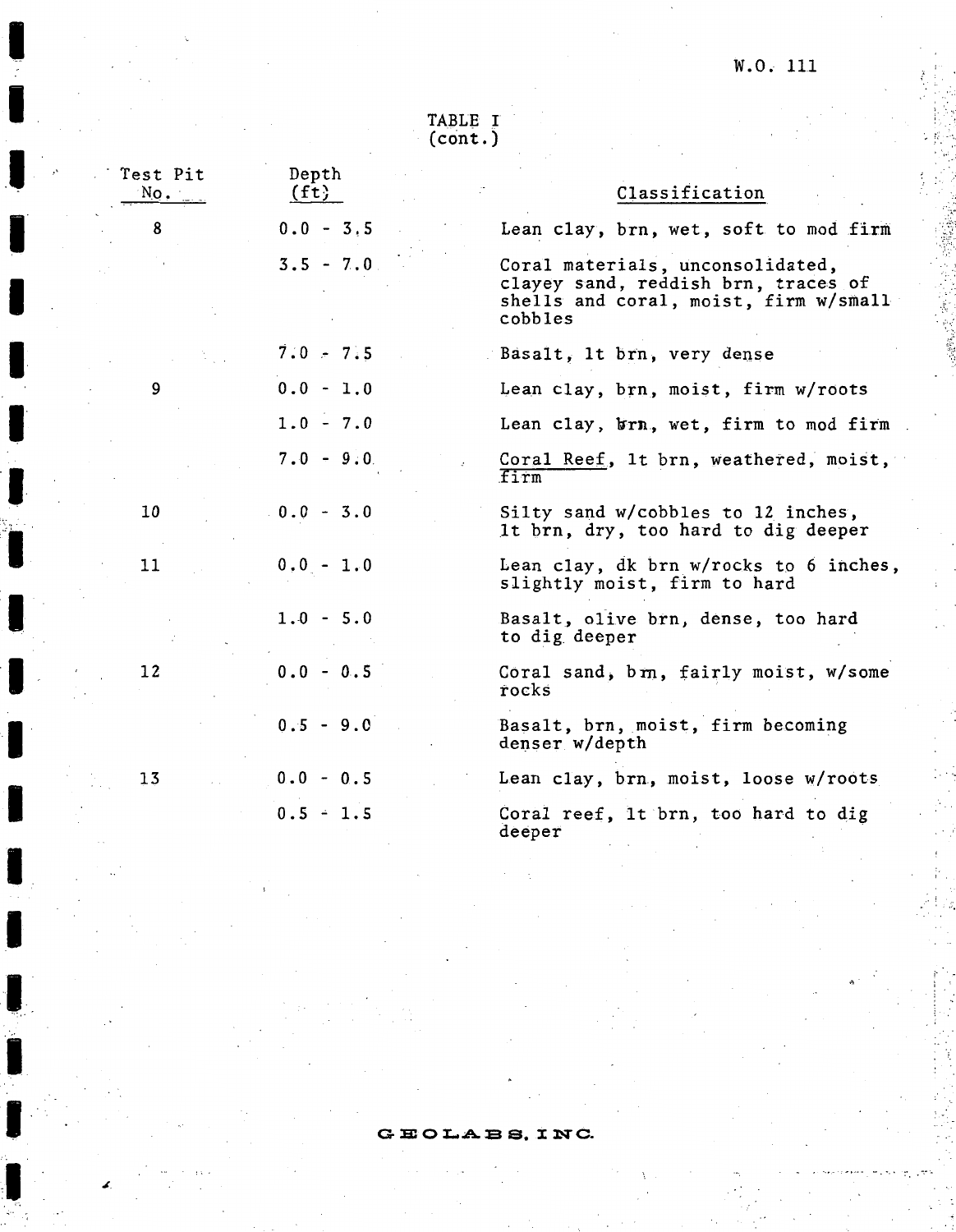# W.O. 111

,··r·

· ~.· *"r* · -,.~ •~ .. • *t* 

# TABLE II

# Laboratory Test Results

| Pit No. | Depth<br>(ft) | Classification       | Laboratory 1/<br>Maximum Density<br>(pcf) | Optimum<br>Moisture<br>"%) | Swell $2/$<br>$60 \text{ psf}^{-1}$ |
|---------|---------------|----------------------|-------------------------------------------|----------------------------|-------------------------------------|
|         | 4.0           | Clayey sand (Basalt) | 92.2                                      | 28.5                       | 4:1                                 |
| 8       | 5.0           | Clayey sand          | 108.0                                     | 20.0                       | 11.8                                |
| 14      | 3.0           | Fat clay             | 100.5                                     | 23.5                       | 28.7                                |
|         |               |                      |                                           |                            |                                     |

- l/ Standard ASTMD 1557-64T
- 2/ Remolded to 90% relative compaction at optimum moisture and then saturated for at least 24 hours.

GEOLABS, INC.

<sup>~</sup>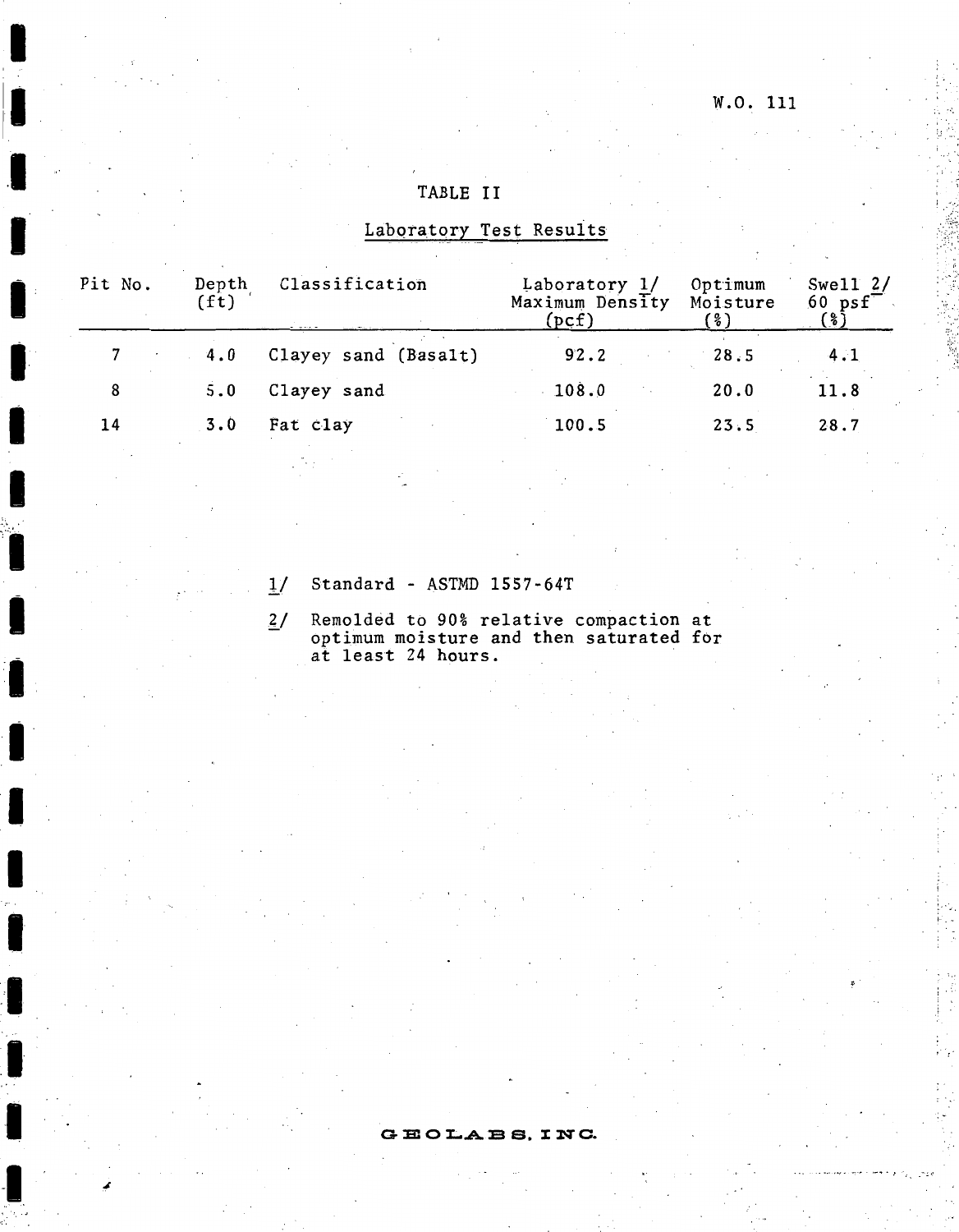# GEOLABS, INC.

# **BORING LOG**

Date of Drilling 5-13-69  $-14$ Boring No. \_ 26 111 Surface Elev. W.O. RELATIVE<br>Compaction % MOISTURE COHESION<br>psf **CLASSIFICATION** FRICTION<br>Angle<br>*P* DRY<br>Density<br>Pcf SAMPLE CORE (% Sand, % Silt, % Clay)  $\begin{matrix} n_{\rm eff} \\ n_{\rm eff} \end{matrix}$  $\bullet$ Silty clay w/small rocks, moist, fairly firm Fat clay, olive, wet, soft w/traces<br>of organic  $\mathbf{B}$  $(12 - 12 - 76)$  $\mathbf{x}$  $(8-19-73)$  $80.5$  39.8  $-5-$ Clayey Sand, It brn w/coral fragments, moist, firm  $-10 \mathbf{X}$  $(78 - 10 - 12)$  $80.0$  $9.7$ Comal reef, 1t brn, firm to hard<br>
@ 15.0' - very hard  $\mathbf{X}$ (Sample too rocky)  $-15-$ End of boring @ 17.0 feet No water  $20 -25 30 -$ 

Plate A-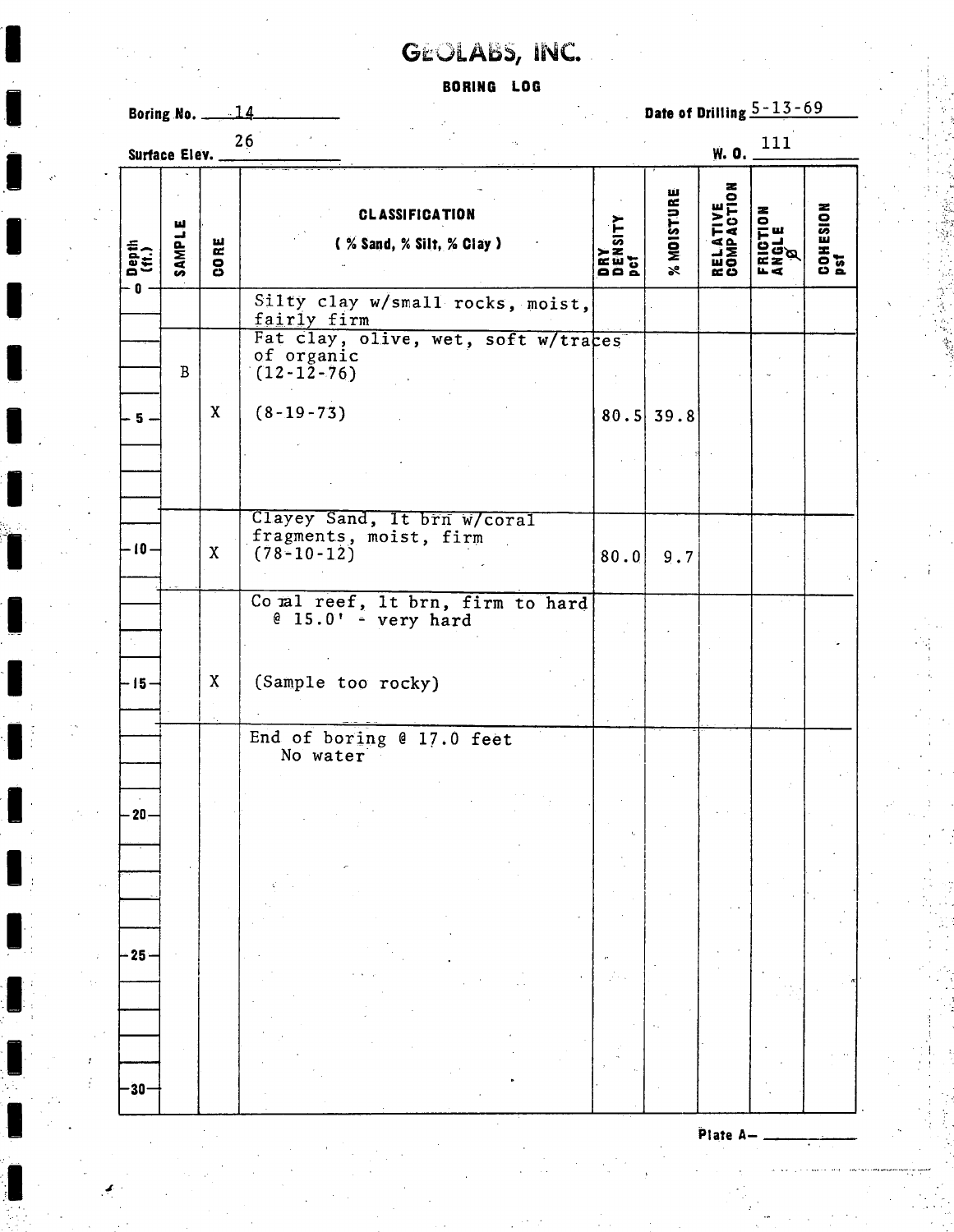# GRADING SPECIFICATIONS

# GEOLABS, INC.

# I GENERAL

A. The Soils Engineer and Engineering Geologist are the OWner's or Builder's representative on the project. For the purpose of these specifications; supervision by the Soils Engineer includes that inspection performed by any person or persons employed by, and responsible to, the licensed engineer Signing the soil report.

B. All clearing, site preparation, or earthwork performed on the project should be conducted by the Contractor under the supervision of a qualified Soils Engineer.

c. It is the Contractor's responsibility to prepare the ground surface to receive the fills to the satisfaction of the Soils Engineer and to place, spread, mix, water, and compact the fill in accordance with the specifications of the Soils Engineer.

D. It is also the Contractor's responsibility to have suitable and sufficient compaction equipment on the job site to handle the amount of fill being placed. If necessary, excavation equipment will be shut down to permit completion of compaction. Sufficient watering apparatus will also be provided by the Contractor, with due consideration for the fill material, rate of placement, and time of year.

### **G :a: 0 L.A :a e. X** NC.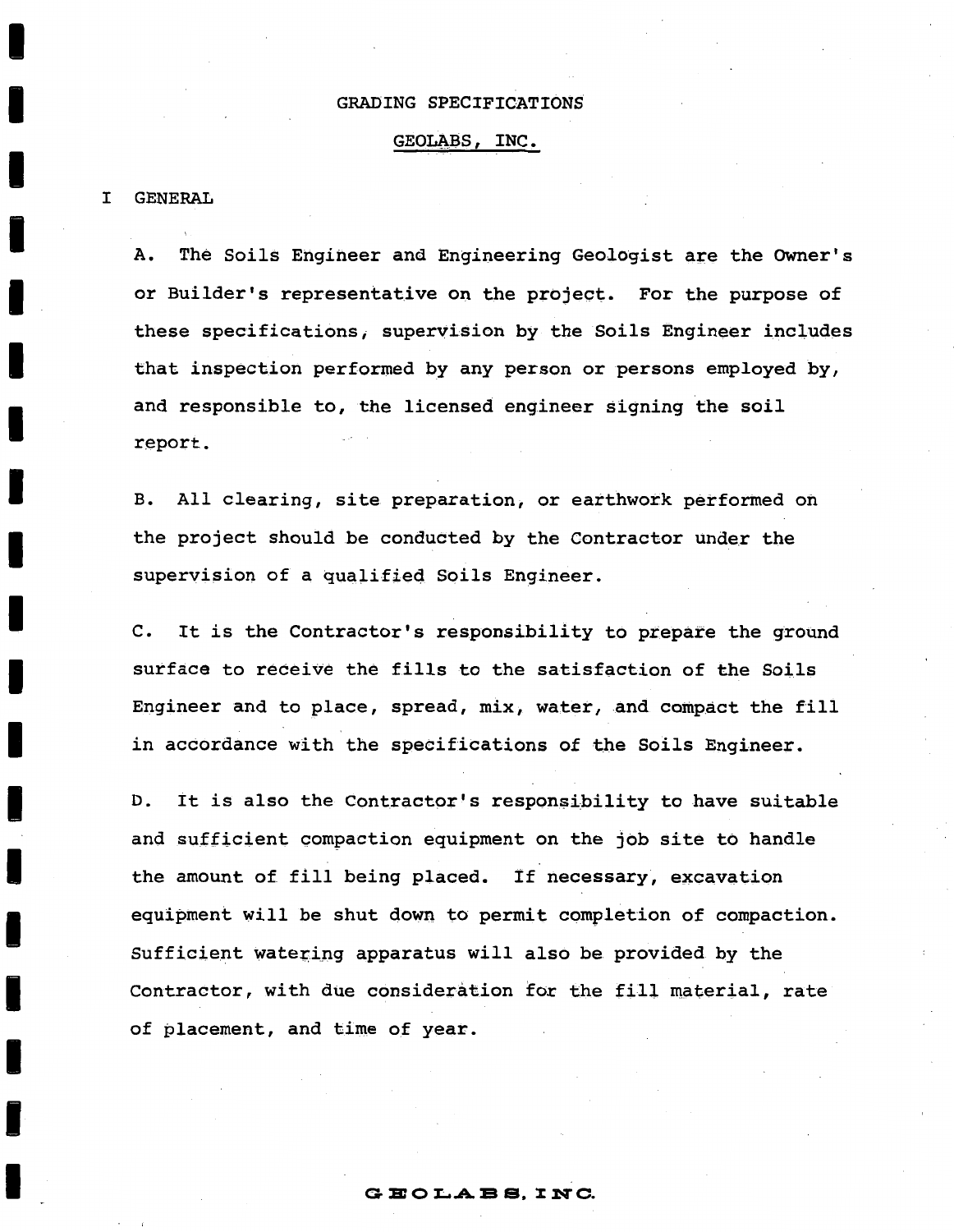E. A final report shall be issued by the Soils Engineer and Engineering Geologist attesting to the Contractor's conformance with these specifications. Variations from these specifications or from the grading plan must be approved in writing by the Soils Engineer and Engineering Geologist. The Owner or Builder and the controlling Governmental Authorities should be notified prior to implementing any variation.

F. These specifications are of a general nature, and some items may not apply to each and every facet of a specific project. If there are any inconsistencies, the "Conclusions and Recommendations" section listed in the report takes precedence.

II SITE PREPARATION

A. All vegetation and deleterious material such as rubbish shall be disposed of offsite. This removal should be concluded prior to placing fill.

B. All houses, sheds, sewage disposal systems, large trees, or structures should be spotted in the field or on the grading plan to the best of the Soil Engineer's knowledge prior to preparing the ground surface.

C. Soil, alluvium, or rock materials determined by the Soils Engineer as being unsuitable for placement in compacted fills shall be removed and wasted from the site. Any material incorporated as a part of a compacted fill should be approved by the Soils Engineer.

-2-

#### GEOLABS, INC.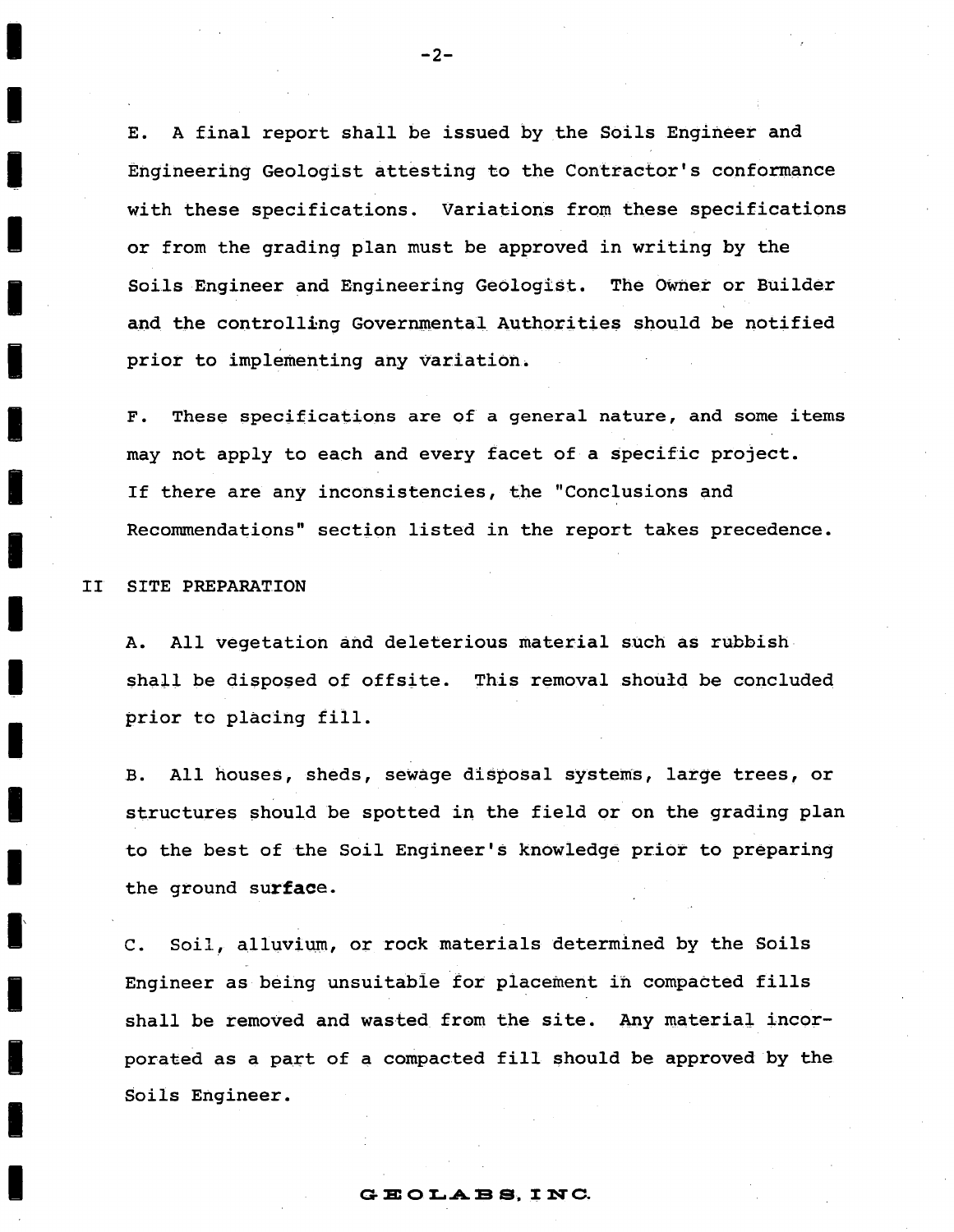D. After the ground surface to receive fill has been cleared, it should be scarified, disced, or bladed by the Contractor until it is uniform and free from ruts, hollows, hummocks, or other uneven features which may prevent uniform compaction.

E. The scarified ground surface should be brought to optimum moisture, mixed as required, and compacted as specified. If the scarified zone is greater than twelve inches in depth, the excess should be removed and placed in lifts restricted to six inches.

F. Prior to placing fill, the ground surface should be approved by the Soils Engineer. Water courses and gullies should be cleaned under the supervision of the Soils Engineer and/or Engineering Geologist.

G. Any underground structures such as cesspools, cisterns, mining shafts, tunnels, septic tanks, wells, pipe lines, or others not located prior to grading are to be removed or treated in a manner prescribed by the Soils Engineer.

# III COMPACTED FILLS

A. Any material imported or- excavated on the property may be utilized in the fill, provided each material has been determined to be suitable by the Soils Engineer. Roots, tree branches, and other matter missed during clearing shall be removed from the fill as directed by the Soils Engineer.

 $G.E.O.LA B S. INC.$ 

 $-3 -$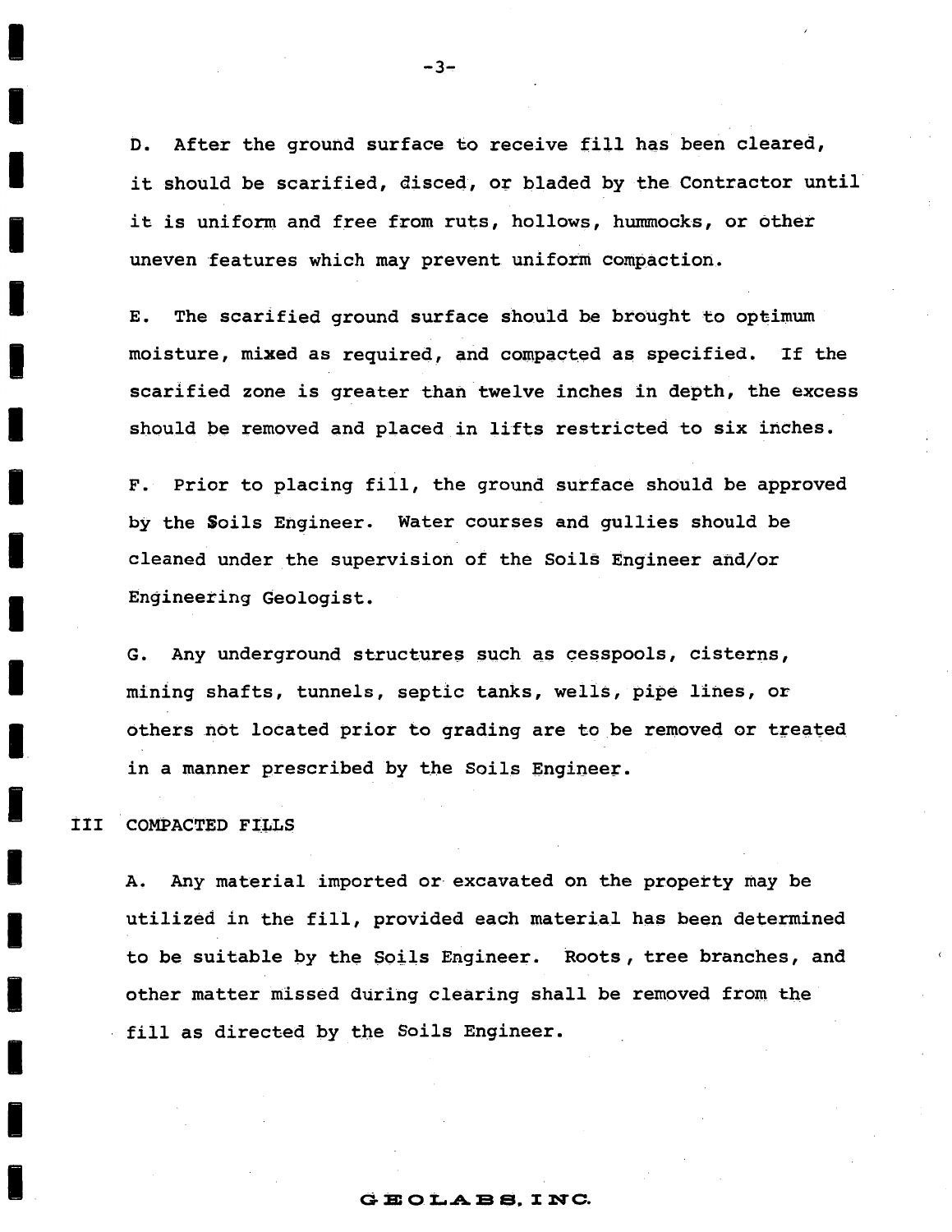B. Rock fragments less than six inches in diameter may be utilized in the fill, provided:

1. They are not placed in concentrated pockets.

- 2. There is a sufficient percentage of fine-grained material imported to surround the rocks.
- 3. The distribution of the rocks is supervised by the Soils Engineer.

C. ROcks greater than six inches in diameter shall be taken off the site, or else be placed in accordance with the recommendations of the Soils Engineer in areas designated as suitable for rock disposal. Details for rock disposal such as location, moisture control, percentage of rock placed, etc., will be referred to. in the "Conclusions and Recommendations" section of the soils report.

D. No material that is spongy, subject to decay, or otherwise considered unsuitable should be used in the compacted fill.

E. Representative samples of materials to be utilized as compacted fill should be analyzed in the laboratory by the Soils Engineer to determine its physical properties. If any materiai other than that previously tested is encountered during grading, the appropriate analysis of this material should be conducted by the Soils Engineer.

#### -4-

### GEOLABS, INC.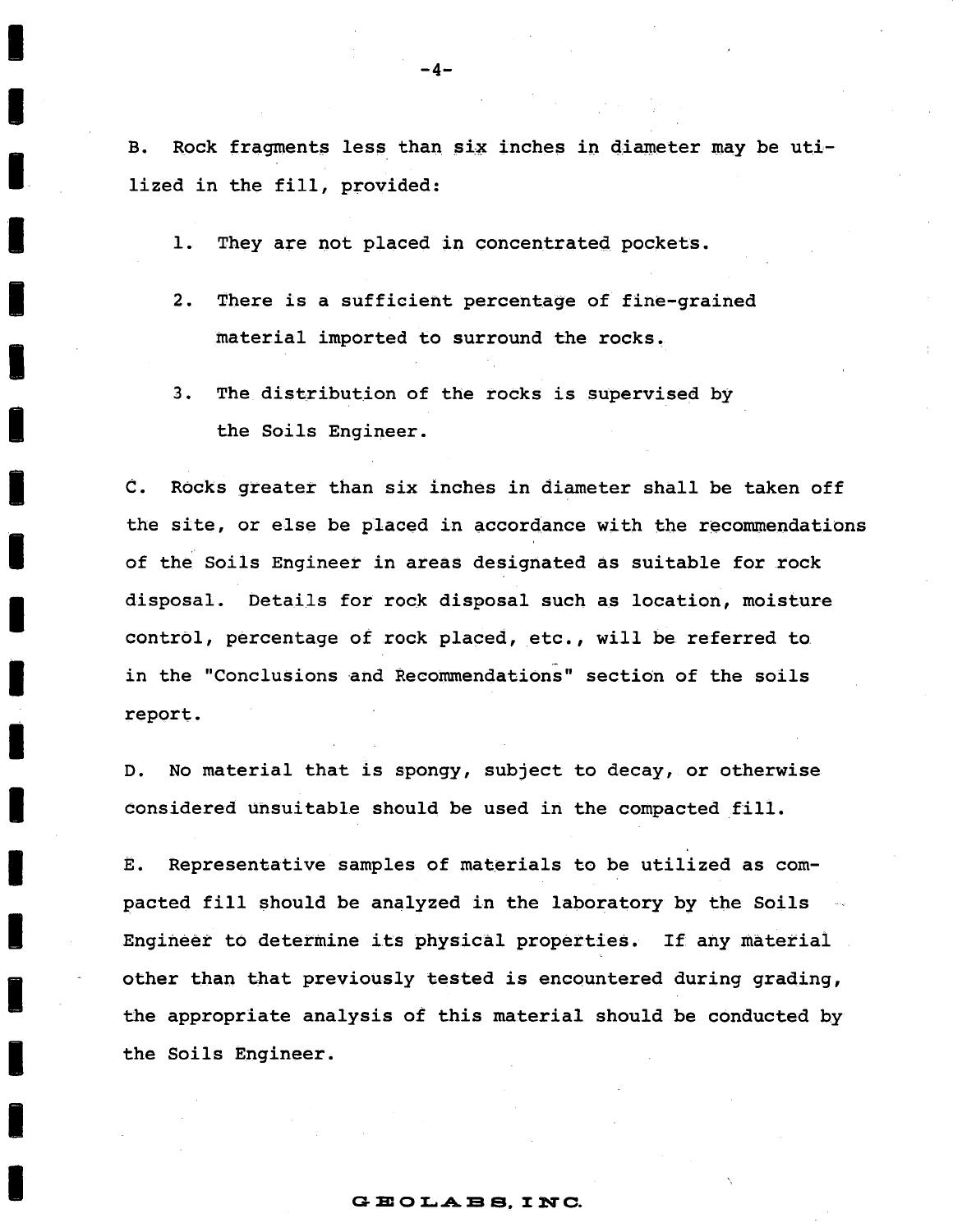F. Material used in the compacting process should be evenly spread, watered, processed, and compacted in six-inch lifts to obtain a uniformly dense layer. The fill should be placed and compacted on a horizontal plane unless otherwise approved by the Soils Engineer.

G. If the moisture content or relative density varies from that required by the Soils Engineer, the Contractor will rework the fill until it is approved by the Soils Engineer. If the material is too wet, as determined by the Soils Engineer, it should either be dried by the Contractor or hauled away from the fill area.

H. Each layer should be compacted to 90 percent of the maximum density in compliance with the testing method specified by the controlling Governmental Authority. In general, ASTM D-1557-64T will be used with a 5-layer curve. If compaction to a lesser percemta9e is authorized by the controlling Governmental Authorities because of a specific land use or expansive soil conditions, the area to receive fill compacted to less than 90 percent should either be delineated on the grading plan, or appropriate reference made to the area in the soil report.

I. All fills should be keyed and benched into bedrock or firm material where the slope receiving fill exceeds a ratio of six horizontal to one vertical in accordance with the recommendations of the Soils Engineer .

J. The key for side hill fills should be a minimum of 15 feet within bedrock or firm materials, unless otherwise specified in the soils report.

# **G:S:OL.ABS. :INC.**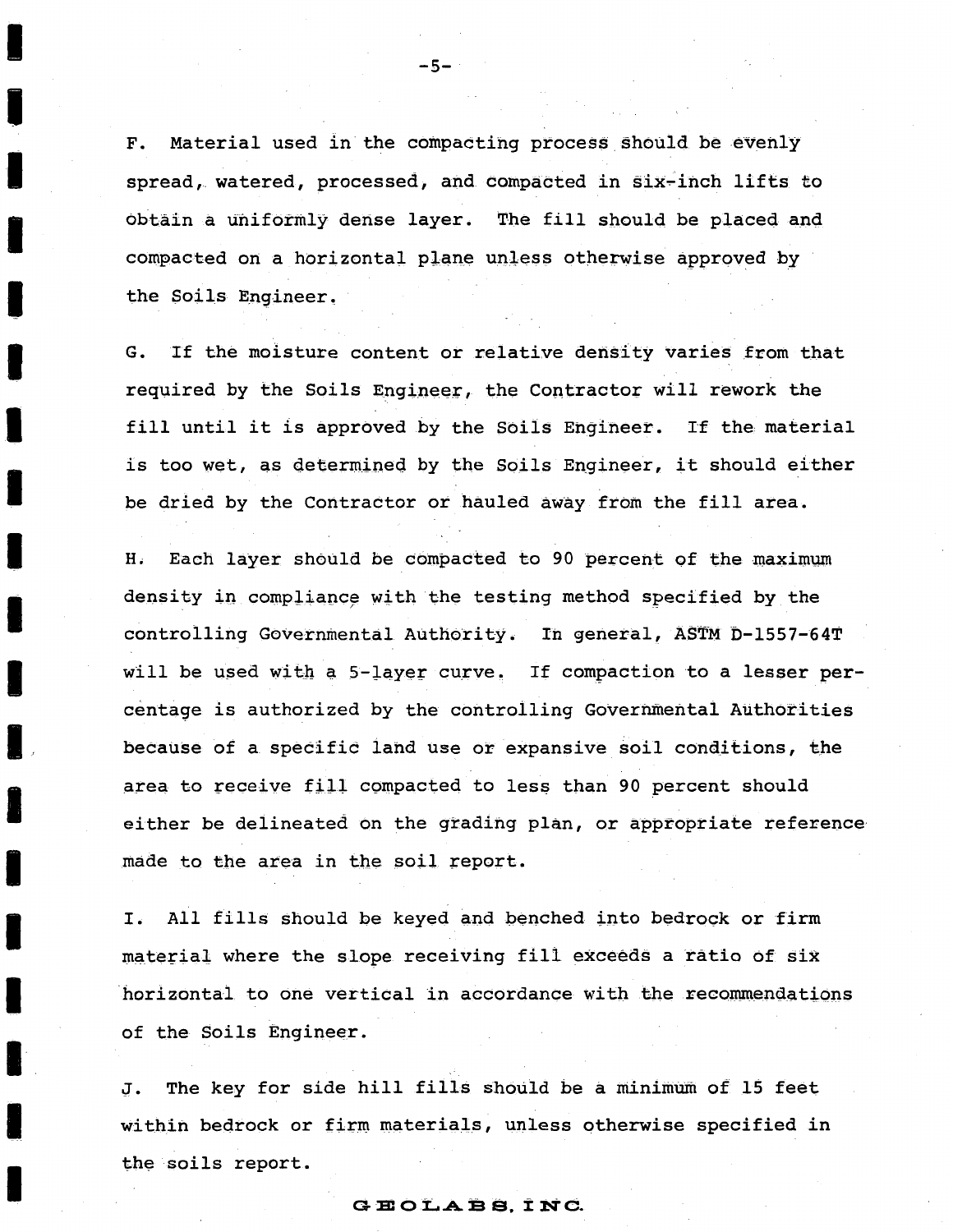K. Drainage terraces and subdrainage devices should be constructed in compliance with the ordinances of controlling Governmental Authorities or with the recommendations of the Soils Engineer and Engineering Geologist.

L. To insure the proper compaction on the face of fill slopes, the slope face should either be backrolled with sheepsfoot rollers at every three-foot vertical lift (and then grid rolled upon completion), or the fill slope should be overbuile and cut back to the compacted core. Slope tests will be taken to insure compaction.

M. All fill slopes should be planted or protected from erosion by methods specified in the soils report.

N. Fill over cut slopes shouid be properly keyed into rock or firm material and the transition should be stripped of all soil prior to placing fill.

IV CUT SLOPES

A. The Engineering Geologist shall inspect all cut slopes excavated in rock, lithified, or formation material at vertical intervals not exceeding ten feet.

B. If any conditions not anticipated in the preliminary report such as perched water, seepage, lenticular or confined strata of a potentially adverse nature, unfavorably inclined bedding,

#### -6-

## $G. B. O. A. B. S. I. N. C.$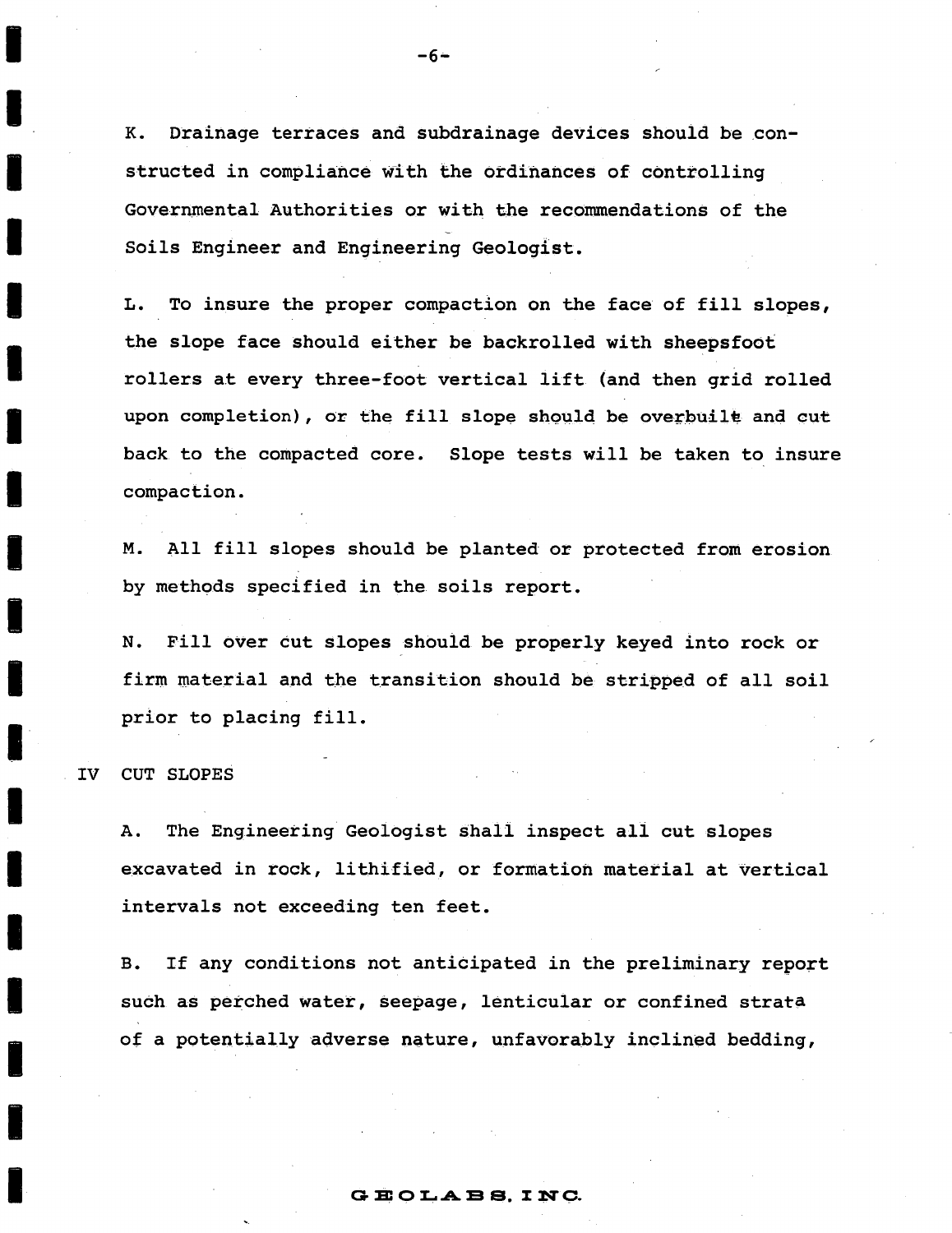joints, or fault planes are encountered during grading, these conditions should be analyzed by the Engineering Geologist and Soils Engineer, and. recommendations should be made to treat these problems.

-7-

c. Cut slopes that.face in the same direction as the prevailing drainage should be protected from slope wash by a non-erosive interceptor swale placed at the top of slope.

D. Unless otherwise specified in the soils and geological report, no cut slopes should be excavated higher or steeper than that allowed by the ordinances of controlling Governmental Authorities.

E. Drainage terraces should be constructed in compliance with the ordinances of controlling Governmental Authorities or with the recommendations of the Soils Engineer or Engineering Geologist.

GRADING CONTROL

A. Inspection of the fill placement should be provided by the Soils Engineer during the progress of grading.

B. Density tests should be made at intervals not exceeding two feet of fill height at every 500 cubic yards of fill placed.

C. Density tests should also be made on the surface material to receive fill if required by the Soils Engineer.

## $G.E.OLABS.$  INC.